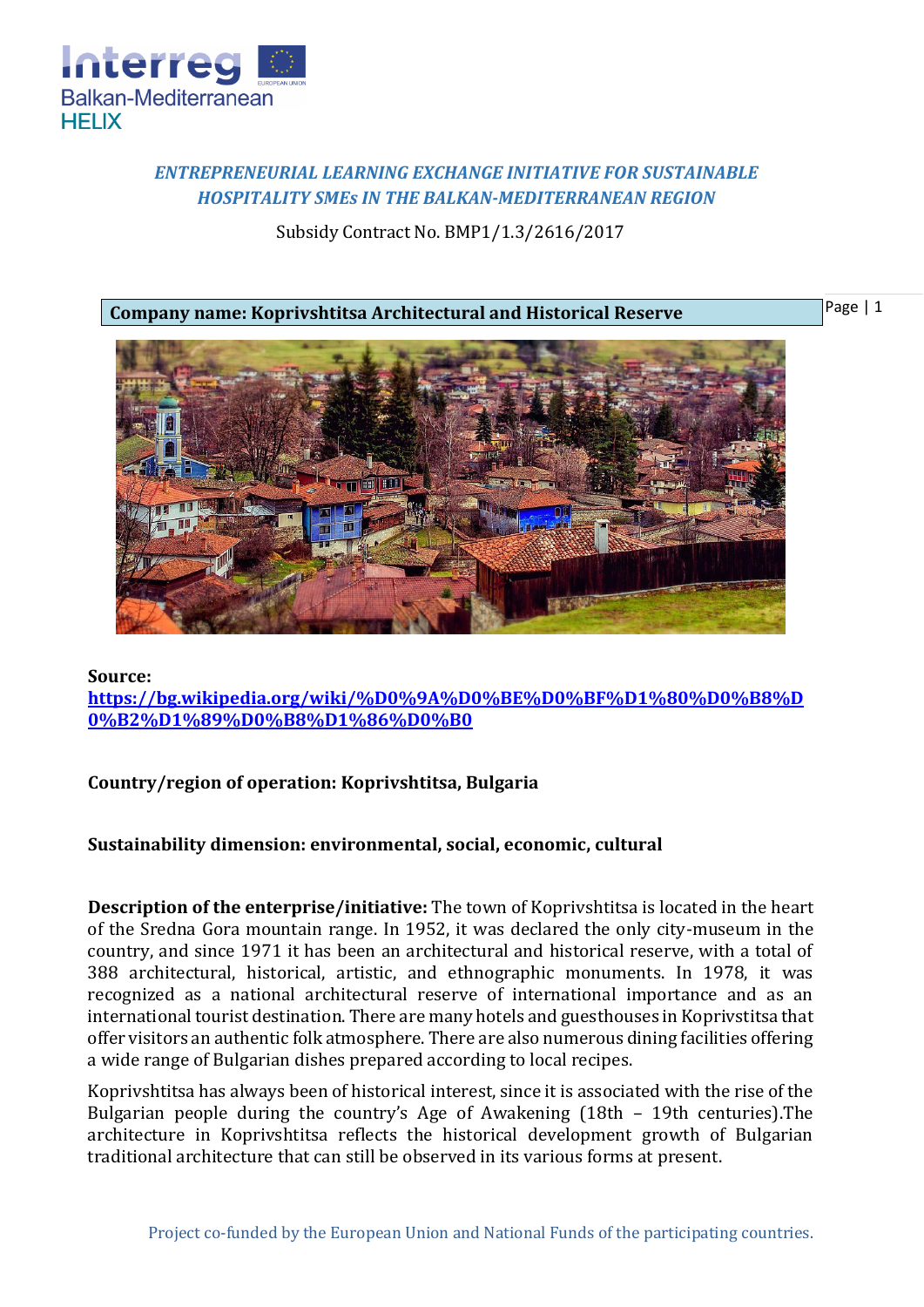

In 1956, a museum directorate was established in Koprivshitsa with the goal of saving, preserving, and popularizing the town's cultural and historical heritage. Among the museums and local attractions are The Oslekov House, The Lyutova House, The Todor Kableshkov Museum, The Dimcho Debelyanov Museum, The Georgi Benkovski Museum, and The Liuben Karavelov Museum.

visitors may refresh themselves at Koprivshtitsa's more than 40 wells that were constructed Page | 2 Besides visiting its historic houses and enjoying the invigorating natural surroundings, during different eras. These wells are generally decorated with stones carvings of six-sided stars, sea creatures, flowers, and other images. Two of the oldest are the Benevska and Chalakova Wells.

Also very attractive are the town's many bridges, mainly vaulted stone, erected over small brooks and streams that flow into the Topolnitsa River. The most popular is the Kalachev Bridge, also known as The First Shot Bridge. It was here in 1786 that the first shot was heard that signaled the start of the April Uprising, as Bulgarians fought to free themselves from Ottoman oppression.

In the vicinity of Koprivshtitsa there are nature preserves for those interested in ecotourism. The Bogdan Preserve, as it has been known since 1972, is home to an age-old beech forest, the historically important Clover Field, and the highest peak in the Sredna Gora Mountains, Bogdan Peak (1604 meters). Another nature preserve in the region is the Donkin Forest (declared a protected area in 1979). Here it is possible to catch a glimpse of one of the world's rare endangered birds, The Eastern Imperial Eagle (Aquila heliacal).

**Social/ community impact sought:** preserving the cultural heritage, attracting tourists to the region, raising visitors' awareness on the history and cultural significance of the town.

**Stakeholders:** visitors, society

**Approach applied:** cultural heritage preservation, resource utilization

**Innovation applied:** The whole town is recognised as a national architectural reserve of international importance and new type of building and construction is not allowed in the town premises.

**Social impact and business results achieved:** protected architecture with cultural and historical significance, protected heritage of the inhabitants and the Bulgarians in general, added value to the place as a tourist destination, enhanced popularity

**Financial situation / sustainability of the business model:** The sustainability of the business model is ensured by the national and international funding, the national legislations and regulations on building and construction, the cultural and historical significance that drive visitors in Koprivshtica and the environment and architecture preservation measures.